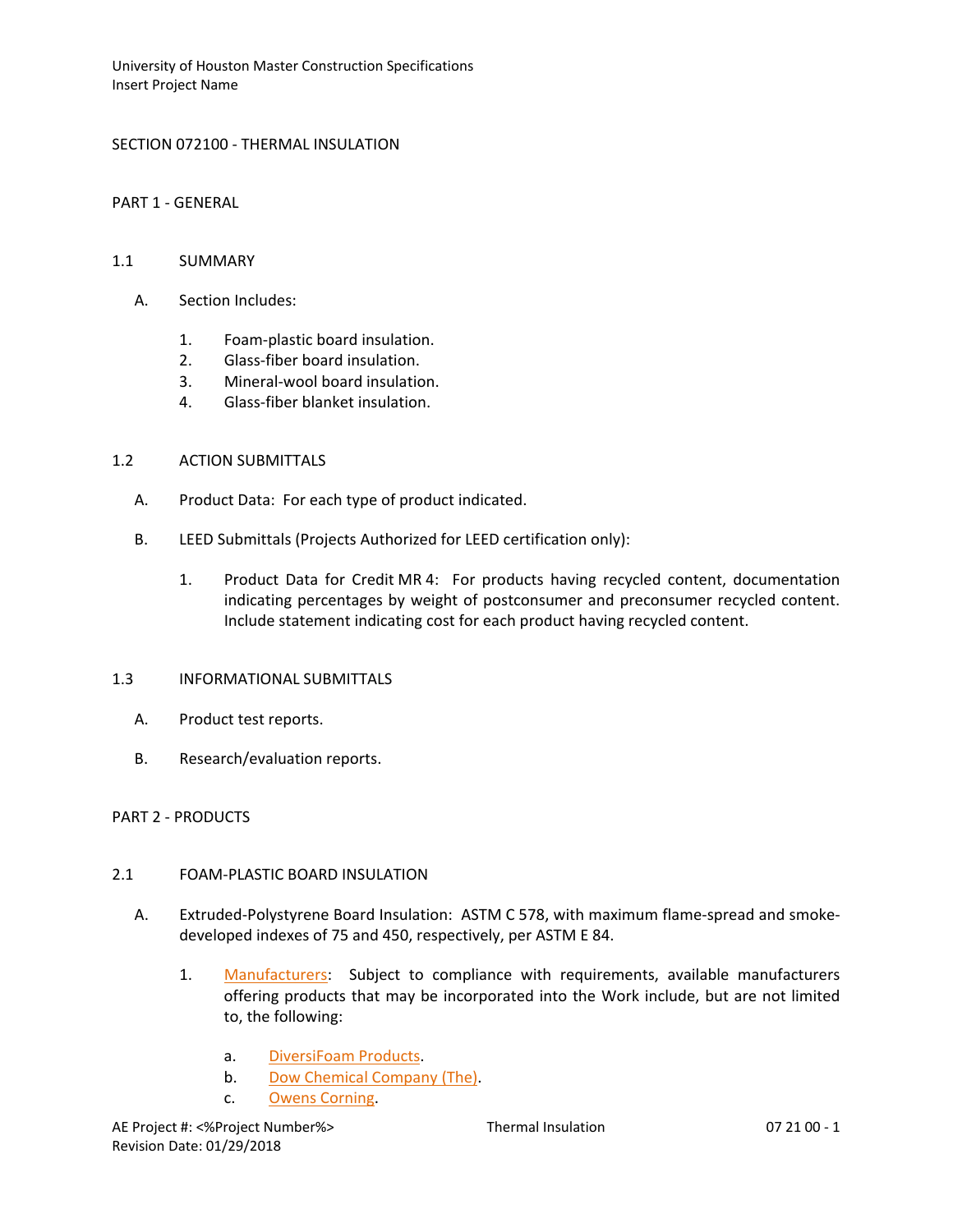- d. Pactiv Building Products Kingspan Group)
- 2. Type IV, 25 psi.

# 2.2 GLASS-FIBER BOARD INSULATION

- A. [Manufacturers:](http://www.specagent.com/LookUp/?ulid=956&mf=04&src=wd) Subject to compliance with requirements, available manufacturers offering products that may be incorporated into the Work include, but are not limited to, the following:
	- 1. [CertainTeed Corporation.](http://www.specagent.com/LookUp/?uid=123456798269&mf=04&src=wd)
	- 2. [Johns Manville.](http://www.specagent.com/LookUp/?uid=123456798268&mf=04&src=wd)
	- 3. [Knauf Insulation.](http://www.specagent.com/LookUp/?uid=123456798271&mf=04&src=wd)
	- 4. [Owens Corning.](http://www.specagent.com/LookUp/?uid=123456798272&mf=04&src=wd)
- B. Glass-Fiber Board Insulation: ASTM C 612, Type IA; unfaced, with maximum flame-spread and smoke-developed indexes of 25 and 50, respectively, per ASTM E 84.
	- 1. Nominal density of 2.25 lb/cu. ft., thermal resistivity of 4.3 deg F x h x sq. ft./Btu x in. at 75 deg F.

### 2.3 MINERAL-WOOL BOARD INSULATION

- A. [Manufacturers:](http://www.specagent.com/LookUp/?ulid=957&mf=04&src=wd) Subject to compliance with requirements, available manufacturers offering products that may be incorporated into the Work include, but are not limited to, the following:
	- 1. [Fibrex Insulations Inc.](http://www.specagent.com/LookUp/?uid=123456798273&mf=04&src=wd)
	- 2. [Isolatek International.](http://www.specagent.com/LookUp/?uid=123456798274&mf=04&src=wd)
	- 3. [Owens Corning.](http://www.specagent.com/LookUp/?uid=123456798275&mf=04&src=wd)
	- 4. [Roxul Inc.](http://www.specagent.com/LookUp/?uid=123456798277&mf=04&src=wd)
	- 5. [Thermafiber.](http://www.specagent.com/LookUp/?uid=123456798279&mf=04&src=wd)
- B. Unfaced, Mineral-Wool Board Insulation: ASTM C 612; with maximum flame-spread and smoke-developed indexes of 15 and zero, respectively, per ASTM E 84; passing ASTM E 136 for combustion characteristics.
	- 1. Nominal density of 6 lb/cu. ft., Type II, thermal resistivity of 4.16 deg F x h x sq. ft./Btu x in. at 75 deg F.
	- 2. Fiber Color: Darkened, where indicated.
- C. Foil-Faced, Mineral-Wool Board Insulation: ASTM C 612; faced on one side with foil-scrim or foil-scrim-polyethylene vapor retarder; with maximum flame-spread and smoke-developed indexes of 25 and 5, respectively, per ASTM E 84.
	- 1. Nominal density of 6 lb/cu. ft., Type II, thermal resistivity of 4.16 deg F x h x sq. ft./Btu x in. at 75 deg F.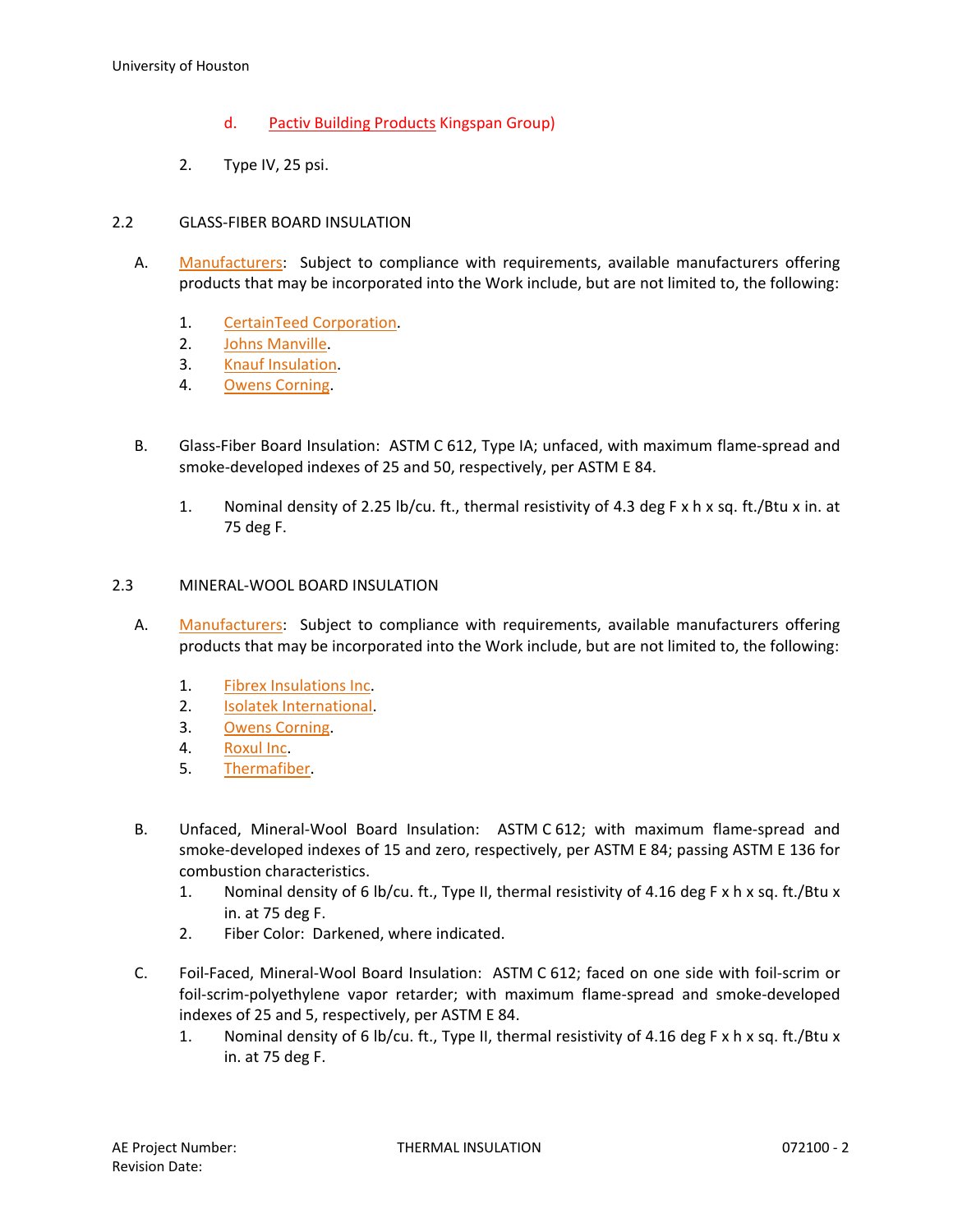#### 2.4 GLASS-FIBER BLANKET INSULATION

- A. [Manufacturers:](http://www.specagent.com/LookUp/?ulid=958&mf=04&src=wd) Subject to compliance with requirements, available manufacturers offering products that may be incorporated into the Work include, but are not limited to, the following:
	- 1. [CertainTeed Corporation.](http://www.specagent.com/LookUp/?uid=123456798280&mf=04&src=wd)
	- 2. [Guardian Building Products, Inc.](http://www.specagent.com/LookUp/?uid=123456798281&mf=04&src=wd)
	- 3. [Johns Manville.](http://www.specagent.com/LookUp/?uid=123456798282&mf=04&src=wd)
	- 4. [Knauf Insulation.](http://www.specagent.com/LookUp/?uid=123456798283&mf=04&src=wd)
	- 5. [Owens Corning.](http://www.specagent.com/LookUp/?uid=123456798284&mf=04&src=wd)
- B. Unfaced, Glass-Fiber Blanket Insulation: ASTM C 665, Type I; with maximum flame-spread and smoke-developed indexes of 25 and 50, respectively, per ASTM E 84; passing ASTM E 136 for combustion characteristics.

### PART 3 - EXECUTION

- 3.1 INSTALLATION, GENERAL
	- A. Comply with insulation manufacturer's written instructions applicable to products and applications indicated.
	- B. Install insulation that is undamaged, dry, and unsoiled and that has not been left exposed to ice, rain, or snow at any time.
	- C. Extend insulation to envelop entire area to be insulated. Cut and fit tightly around obstructions and fill voids with insulation. Remove projections that interfere with placement.
	- D. Provide sizes to fit applications indicated and selected from manufacturer's standard thicknesses, widths, and lengths. Apply single layer of insulation units to produce thickness indicated unless multiple layers are otherwise shown or required to make up total thickness.

### 3.2 INSTALLATION OF CAVITY-WALL INSULATION

- A. Foam-Plastic Board Insulation: Install pads of adhesive spaced approximately 24 inches o.c. both ways on inside face, and as recommended by manufacturer. Fit courses of insulation between wall ties and other obstructions, with edges butted tightly in both directions. Press units firmly against inside substrates.
	- 1. Supplement adhesive attachment of insulation by securing boards with two-piece wall ties designed for this purpose and specified in Section 042000 "Unit Masonry."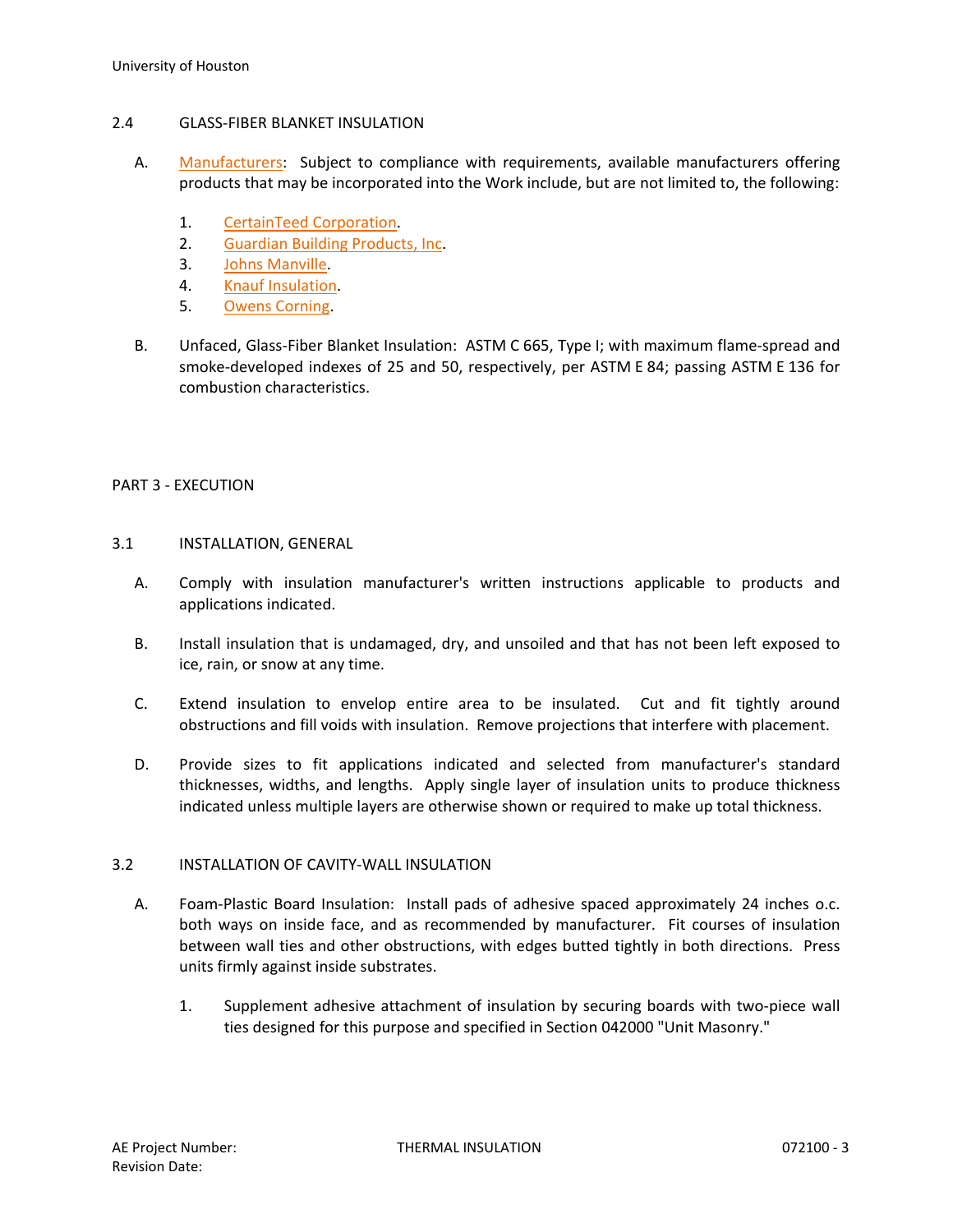# 3.3 INSTALLATION OF INSULATION FOR FRAMED CONSTRUCTION

- A. Apply insulation units to substrates by method indicated, complying with manufacturer's written instructions. If no specific method is indicated, bond units to substrate with adhesive or use mechanical anchorage to provide permanent placement and support of units.
- B. Foam-Plastic Board Insulation: Seal joints between units by applying adhesive, mastic, or sealant to edges of each unit to form a tight seal as units are shoved into place. Fill voids in completed installation with adhesive, mastic, or sealant as recommended by insulation manufacturer.
- C. Glass-Fiber Blanket Insulation: Install in cavities formed by framing members according to the following requirements:
	- 1. Use insulation widths and lengths that fill the cavities formed by framing members. If more than one length is required to fill the cavities, provide lengths that will produce a snug fit between ends.
	- 2. Place insulation in cavities formed by framing members to produce a friction fit between edges of insulation and adjoining framing members.
	- 3. Maintain 3-inch clearance of insulation around recessed lighting fixtures not rated for or protected from contact with insulation.
	- 4. For metal-framed wall cavities where cavity heights exceed 96 inches, support unfaced blankets mechanically and support faced blankets by taping flanges of insulation to flanges of metal studs.
- D. Miscellaneous Voids: Install insulation in miscellaneous voids and cavity spaces where required to prevent gaps in insulation using the following materials:
	- 1. Loose-Fill Insulation: Compact to approximately 40 percent of normal maximum volume equaling a density of approximately 2.5 lb/cu. ft..
	- 2. Spray Polyurethane Insulation: Apply according to manufacturer's written instructions.

# 3.4 INSTALLATION OF INSULATION FOR CONCRETE SUBSTRATES

- A. Install board insulation on concrete substrates by adhesively attached, spindle-type insulation anchors as follows:
	- 1. Fasten insulation anchors to concrete substrates with insulation anchor adhesive according to anchor manufacturer's written instructions. Space anchors according to insulation manufacturer's written instructions for insulation type, thickness, and application indicated.
	- 2. Apply insulation standoffs to each spindle to create cavity width indicated between concrete substrate and insulation.
	- 3. After adhesive has dried, install board insulation by pressing insulation into position over spindles and securing it tightly in place with insulation-retaining washers, taking care not to compress insulation below indicated thickness.
	- 4. Where insulation will not be covered by other building materials, apply capped washers to tips of spindles.